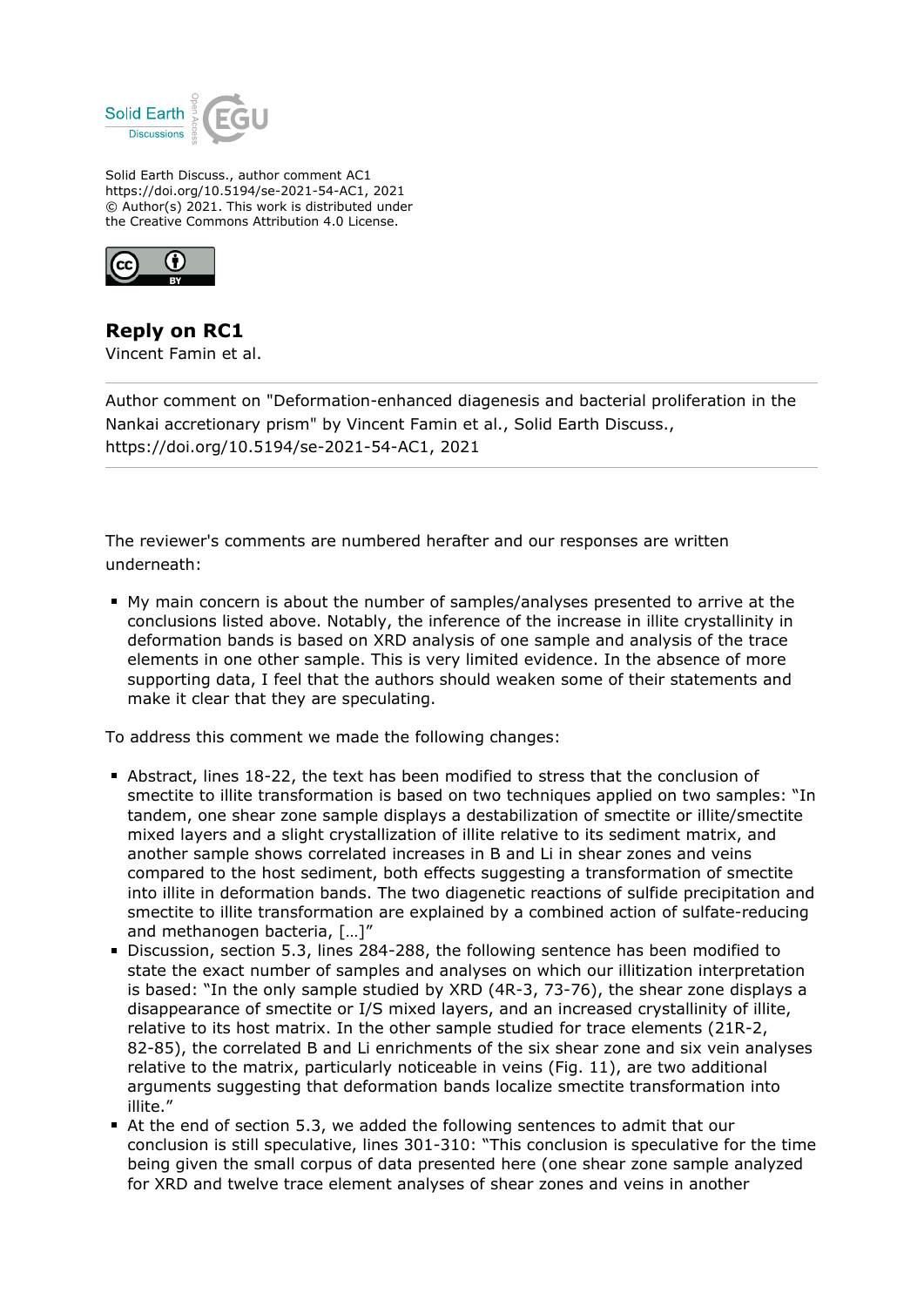sample). Future work will have to test the reproducibility of these findings and their applicability at larger scale in accretionary prisms."

■ Line 30: please add a reference after "in the accretionary prism".

The following references have been added (line 40):

- For the mechanics of accretionary prisms: Davis, D., Suppe, J., and Dahlen, F. A.: Mechanics of fold-and-thrust belts and accretionary wedges, *Journal of Geophysical Research*, **88**, 1153–1172, 1983.
- For the influence of fluid pressure on shallow seismicity: Moore, J. C., and Saffer, D. M.: Updip limit of the seismogenic zone beneath the accretionary prism of southwest Japan: An effect of diagenetic to low-grade metamorphic processes and increasing effective stress. *Geology*, 29, 183–186, 2001.
- **Line 30-31: please add references for the "large amount of work".**

Four already cited reference have been added, lines 42-43 (Brown et al., 2001; Henry and Bourlange, 2004; Pohlmann et al., 2009; Raimbourg et al., 2017), plus one new reference: Kastner, M., Elderfield, H., and Martin, J. B.: Fluids in convergent margins: What do we know about their composition, origin, role in diagenesis and importance for oceanic chemical fluxes?. Philosophical Transactions of the Royal Society A, 335, 243–259, doi:10.1098/rsta.1991.0045, 1991.

Line 81-82: please mention that the specifics of the samples studied can be found in Table 1.

We cannot mention the specificities of the samples lines 92-93 because deformation structures are not yet described at this stage of the text. To take this comment into account, we added "(listed in Table 1)" after "The studied samples…" line 92, and we modified the first sentence of the Methods section to mention that the sampled deformation bands and the analyses performed on them are summarized in Table 1 (lines 122-123).

Methods section: it would be helpful if sub-sections would be added.

Three subsections have been added: 3.1 X-ray diffraction (line 128); 3.2 Major element maps and quantitative analyses (line 144); 3.3 Trace-element analyses (line 160)

Line 112: "Secondary" presumably "Scanning" is meant?

Indeed, now corrected line 125

■ Line 138: please replace "the analysis on" by "the analysis of".

Done, now line 155.

Line 153: please define "BIR".

BIR-1 is the full name of this reference rock material from USGS. Having checked in many publications, including studies in Geostandard Newsletter, the initials of this name are never mentioned (they refer to basalt of the Island Ridge). We replaced "BIR" by "USGS reference basalt BIR-1" in the Methods (line 172-73), in Table A1 and in its caption, and specify that it is run as an unknown (line 173).

Line 158: please clarify "those samples".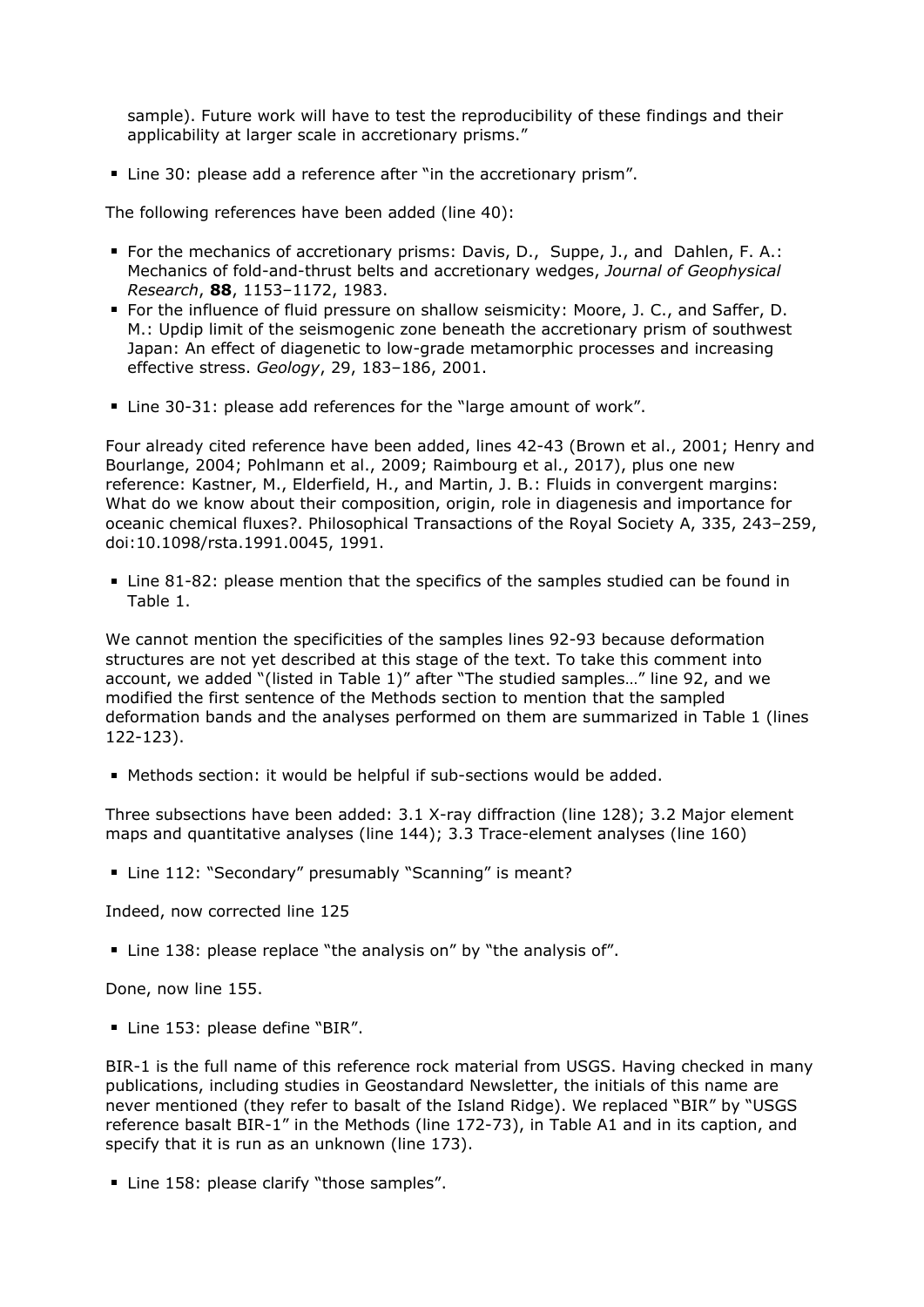We removed "those" line 177, and specified that pyrite was found in "all" the samples, line 178, to be consistent with the description of barite, found in only one sample (as said line 191, not modified).

**EXEC** Line 165: please clarify "indifferently".

We replaced « indifferently » by « both », line 184.

Line 182: please replace "An example of SEM element map" by "An example of an SEM element map".

Modified by "An example of SEM element maps" (lines 205-206) as there are three maps in Figure 5.

Line 188: "S" this element is not shown in Figs. 7 and 9.

True, "S" is shown in Figure 5, now added line 211.

Line 207-208: "This greater compaction is seen in the SEM and XRF maps." Please explain what observations lead to this statement.

The sentence has been modified as follows to be more explicit (line 230): "This greater compaction is indicated by the general increases in element concentrations observed in SEM and XRF maps."

Line 212: please replace "confirms" by "supports".

Done, line 238.

■ Line 257: please replace "show" by "suggest".

Done, line 283.

Line 270: "reach" should probably be replaced by "obtain".

We prefer to keep the exact term "reach" used by Esnault (2013) cited in this sentence (line 297).

Line 280: please clarify "their".

We replaced « their concentration » by "the concentration of these compounds", line 315.

■ Line 295: please replace "show" by "suggest".

Done, line 343.

**Line 320: please replace "tiny" by "microscopic".** 

We replaced "tiny" by "small" as deformation bands are not microscopic, line 354.

Figure 1c: Please clarify the right most part of the figure, notably "Nb". Presumably this is "number", which is usually abbreviated as "Nr.".

"Nb" replaced by "Nr" in Figure 1c, and also in Table 2.

Table 2: the volume percentages are reported down to the third decimal, which seem